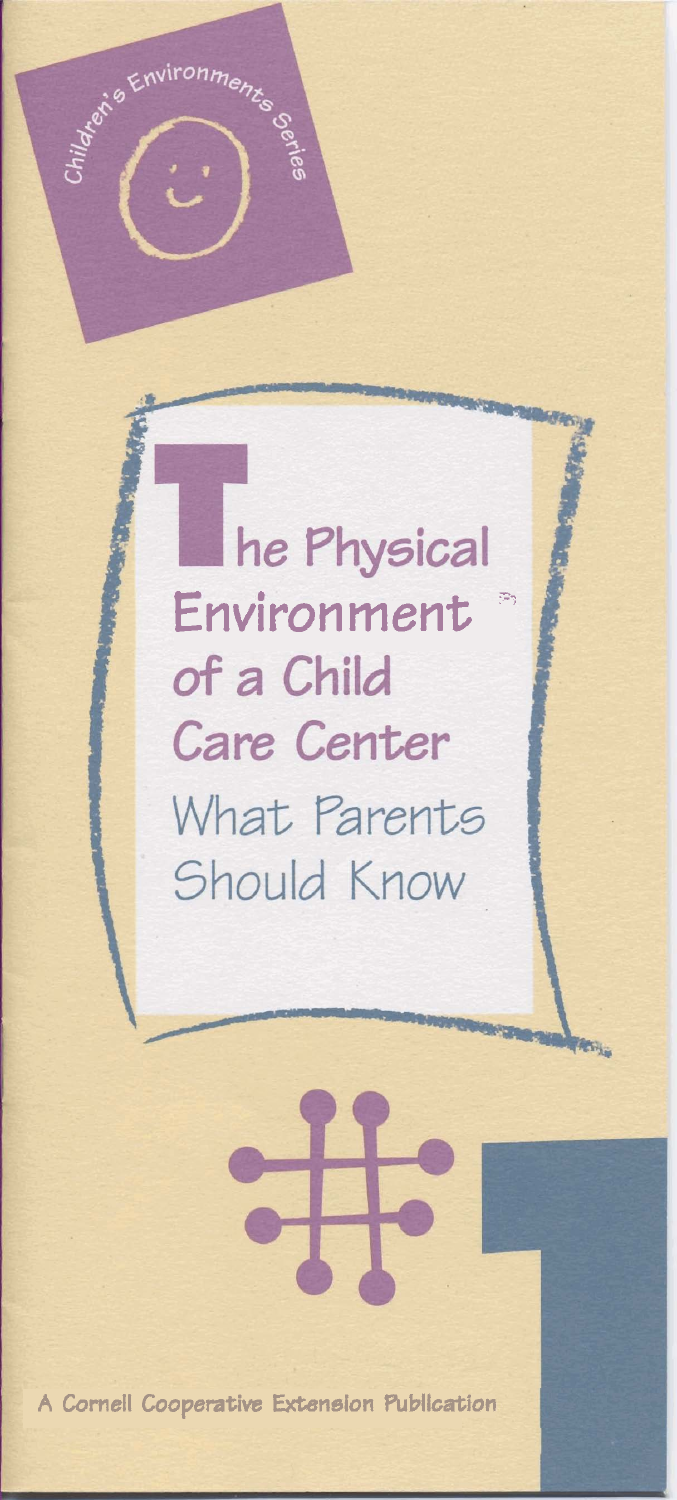# **Contents**

|                     | Health and Safety<br>General                                                           |
|---------------------|----------------------------------------------------------------------------------------|
|                     | General Condition<br>Lighting<br>Toileting and Personal Hygiene<br>Potential Hazards   |
|                     | Children's Individual Needs<br>Activities<br>Classroom Decorations<br>Physical Variety |
|                     | The Outdoor Environment 11<br>Safety and General Condition<br>Active Play              |
| Other Resources  12 |                                                                                        |

&ou can use this brochure as a checklist to evaluate the quality of a child care center's physical environment  $$ the building, the classroom, the outdoor area, and how it supports the program.

.\_\*\_-- -. --.\_ \_-. ') ,

. .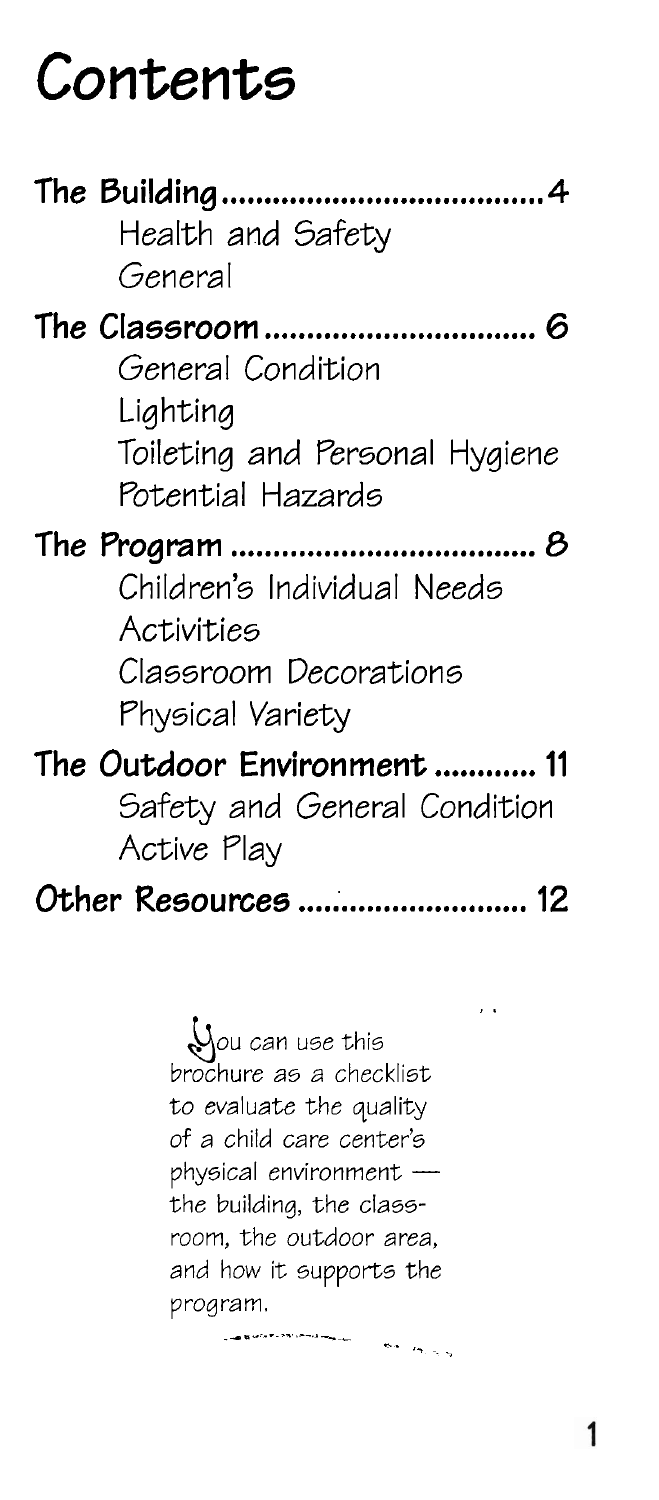quality child care center has a program that provides for the **1 <sup>I</sup>**social, emotional, physical, and intellectual development of the child; caregivers who are well trained, caring, and supportive of children's and parents' needs; and a physical environment that is safe, warm, and supportive of the program and the children's needs. These characteristics are important individually and in relationship to each other.

The environment in which your child may spend up to ten hours a day is a very important place. The caregivers help make it a special place, but the physical characteristics also play a major role. When selecting a child care center, parents should consider aspects of the center's and classroom's **physical environment.** 

s, in the company of the company of the company of the company of the company of the company of the company of the company of the company of the company of the company of the company of the company of the company of the co This brochure provides information about the quality of a child care center's physical environment-the building, the classroom, the outdoor area, and how it supports the program. You can use it as a checklist when looking at centers for your child. A center that does not have the characteristics mentioned here, however, is not necessarily a poor one. You should note those deficiencies, and if you have any questions, ask the center staff. At minimum, the center and classroom should meet all health and safety requirements.

**X** 

**E** 

The following information applies to child care centers serving ages birth to five years old and classrooms for three, four, and five year olds.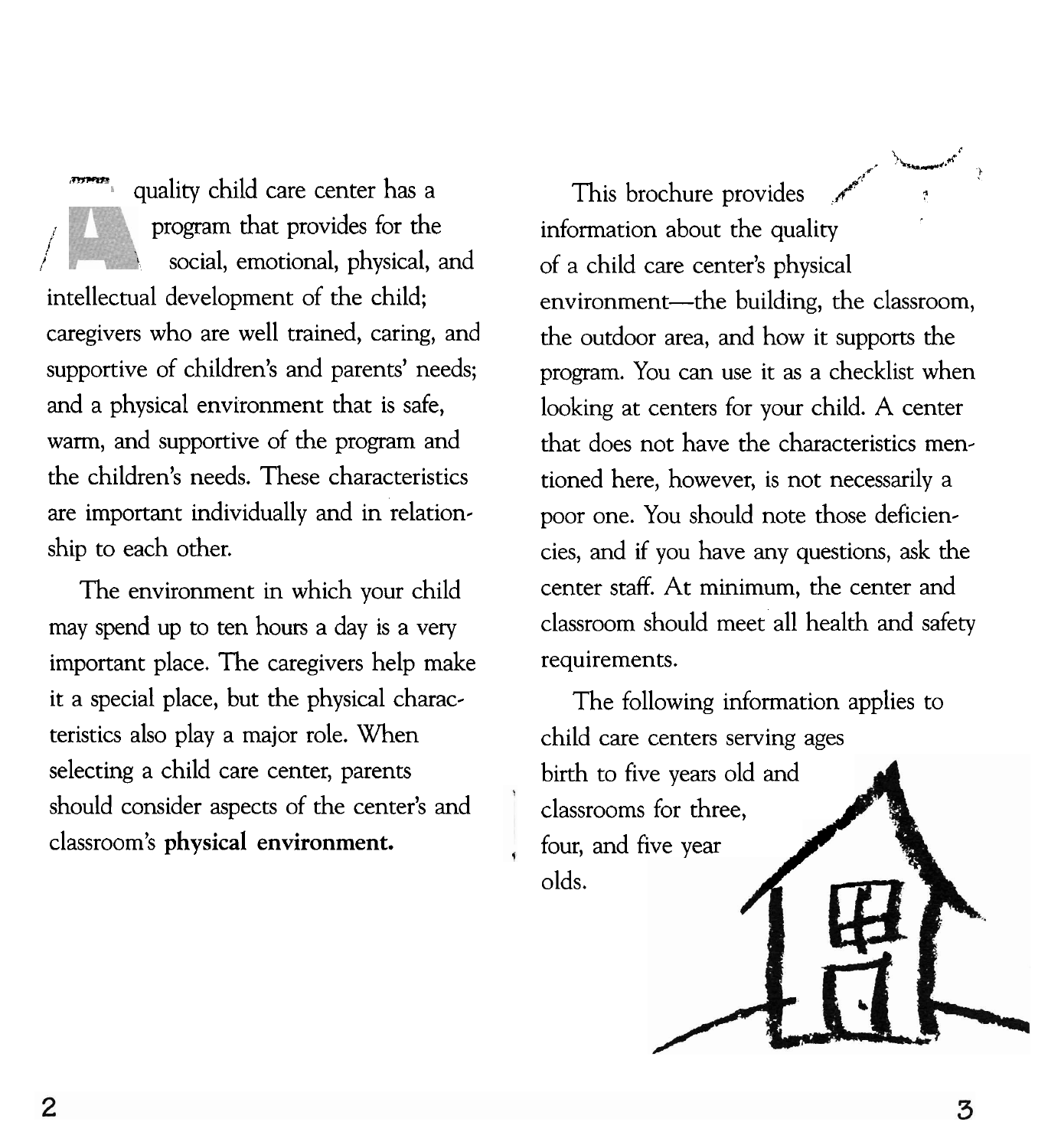**L** 

 $\mathcal{\overline{G}}$ he building that houses the child care c<mark>enter is</mark> as important as the individual classrooms. Some centers are in buildinae *I*  **e**  designed specifically for their use, designed specifically for their use,<br>while others are in a space that child care cente school, or community center. Nevertheless, good centers have certain common characteristics. If you are not able to judge the adequacy of some of these characteristics, ask the center staff or contact your local department **OF** health or social services. of *originally desig* 

- The center meets all building, fire, safety, and licensing regulations. (Ask about fire drills; outside.)
- $\Box$  The center is adequately lighted, heated, and  $\Box$  The center has a place where caregivers can ventilated. (Notice if spaces seem too hot and if meet privately with parents.<br>
odors are present.)
- 
- building.
- The building exterior is well maintained.
- $\Box$  The entryway is handicapped accessible.
- **The Building** II If meals are prepared or warmed on-site, the kitchen or food preparation area is clean and easily cleanable.
	- **Y** If the center serves infants and toddlers, laundry Example casily creatiable.<br>
	Example 2 and 5 facilities are on-site.<br>
	Fig.  $\overline{a}$  and  $\overline{b}$  and  $\overline{c}$  and  $\overline{d}$  and  $\overline{d}$  and  $\overline{d}$  and  $\overline{d}$  and  $\overline{d}$  and  $\overline{d}$  and  $\overline{d}$  and  $\overline{d}$  and  $\overline{$ 
		- $\Box$  Toilets for adults are separate from those intended for children's use.
		- A place is provided if a child becomes ill.  $\Box$ (It should be isolated from other children but monitored by staff members until a parent or **<sup>2</sup>**other designated person can pick up the child.)

#### General

**A-**

*B* 

**THE REAL PROPERTY AND** 

- The size of the center (total number of children served) permits the director and caregivers to be flexible in meeting individual children's needs.
- $\Box$  The entryway is welcoming to parents and children.
- $\Box$ The entry is monitored so that staff members are aware of everyone entering or leaving the building.
- The administrative offices are easily located by  $\Box$ parents and visitors.
- **A** storage area for strollers or car seats is pro-<br> **A** storage area for strollers or car seats is pro-<br>
vided near the entry. (Requirements will vary<br>
depending on how families arrive at the center.)
	- licensing regulations. (Ask about fire drills;  $\Box$  The center has an area where parents can talk look for exit signs and an adequate number of with each other, use books and other resources with each other, use books and other resources, doors from classrooms to corridors and to the get information about the center and community events, and rest.
		-
	- $\Box$  The center has an indoor space available to all The center has an adequate, safe water supply. children for large-muscle, active play like -- Lead-free materials are used throughout the running, riding tricycles, and climbing.
		- The center has a space for group meetings or  $\Box$ where several classes can get together for joint activities.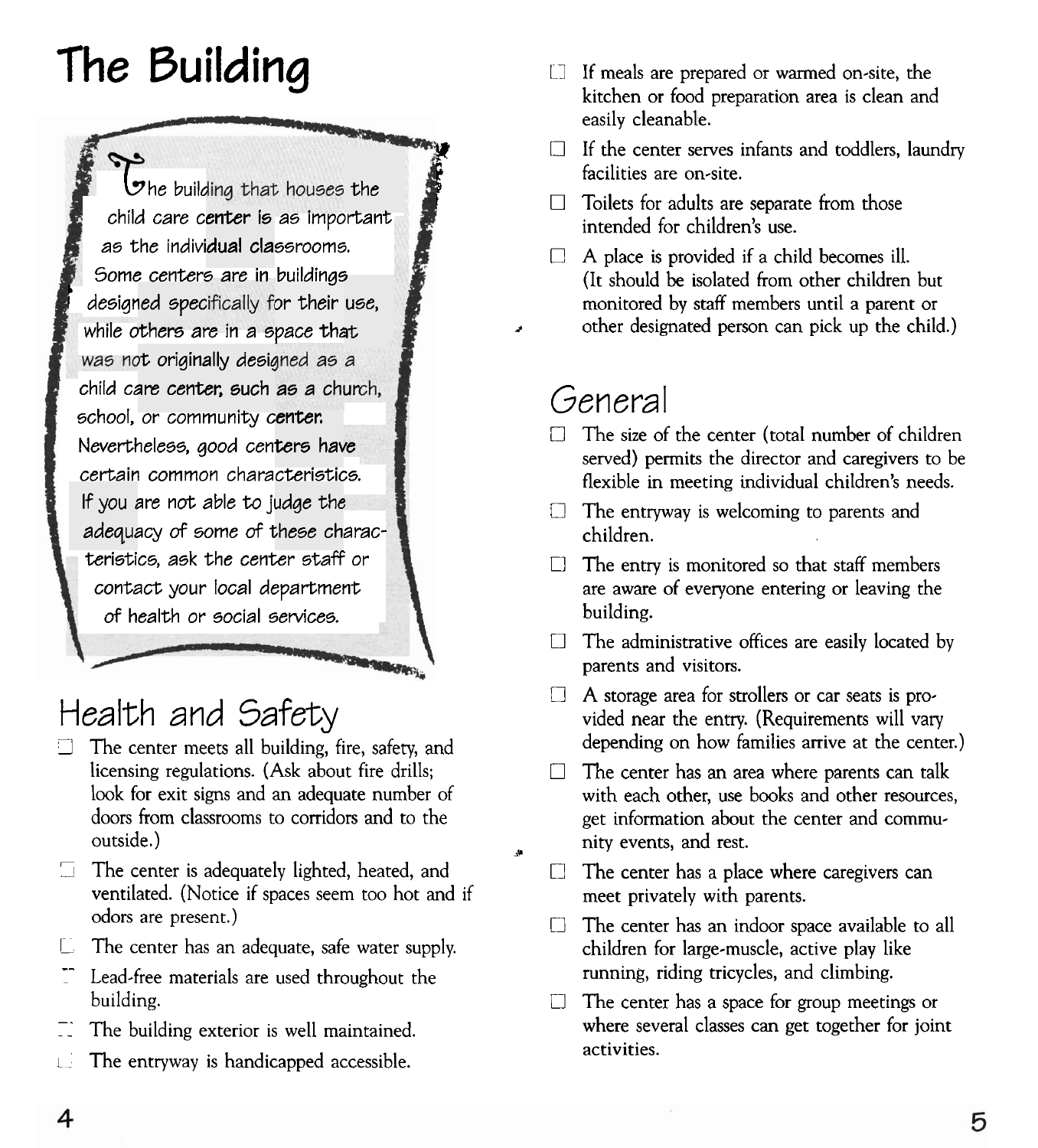# **The Classroom**



## General Condition

- The classroom is large enough to accommodate all the children.
- $\Box$  The group size is appropriate for this age group (between 14 and 20 children in a class).
- $\Box$  The floors and walls are clean and well maintained; both are in neutral colors.
- $\Box$ The ceilings are well maintained and have no missing tiles or falling paint chips.
- The eating area is clean and easily cleanable.  $\Box$
- $\Box$ Drinking water is available to children without adult assistance.

## Lighting

 $\mathbf{I}$ 

- $\Box$  Classrooms have adequate natural light. (If the building was built as a child care center, classroom windows should be child height so that children can look out.)
- Window coverings allow for light to be regulated.
- $\Box$  Windows are safe so that children cannot fall out.
- $\Box$  If windows are operable, they are safe for children to open and close.

### Toileting and Personal Hygiene

- Children's toilets are child height and easily accessible, preferably adjacent to the classroom so that children do not have to go out to the corridor.
- Caregivers can easily monitor toilets, but children have privacy.
- $\Box$ Children's toilets are handicapped accessible.
- Hand-washing sinks are available to children in  $\Box$ the toilet area, classroom, or both.
- If there is a diaper-changing area, a hand-washing sink that is not also used in connection with food preparation is directly available to caregivers.
- $\Box$ The diaper-changing area provides privacy for the child, and young toddlers (early threes) can climb up to the area on their own.

## Potential Hazards

- If animals are kept in the classroom, they are appropriately housed for their safety and the children's safety.
- $\Box$  Storage areas for hazardous or harmful materials are accessible only to staff members.
- Electrical outlets not in use are covered and tamper-proof.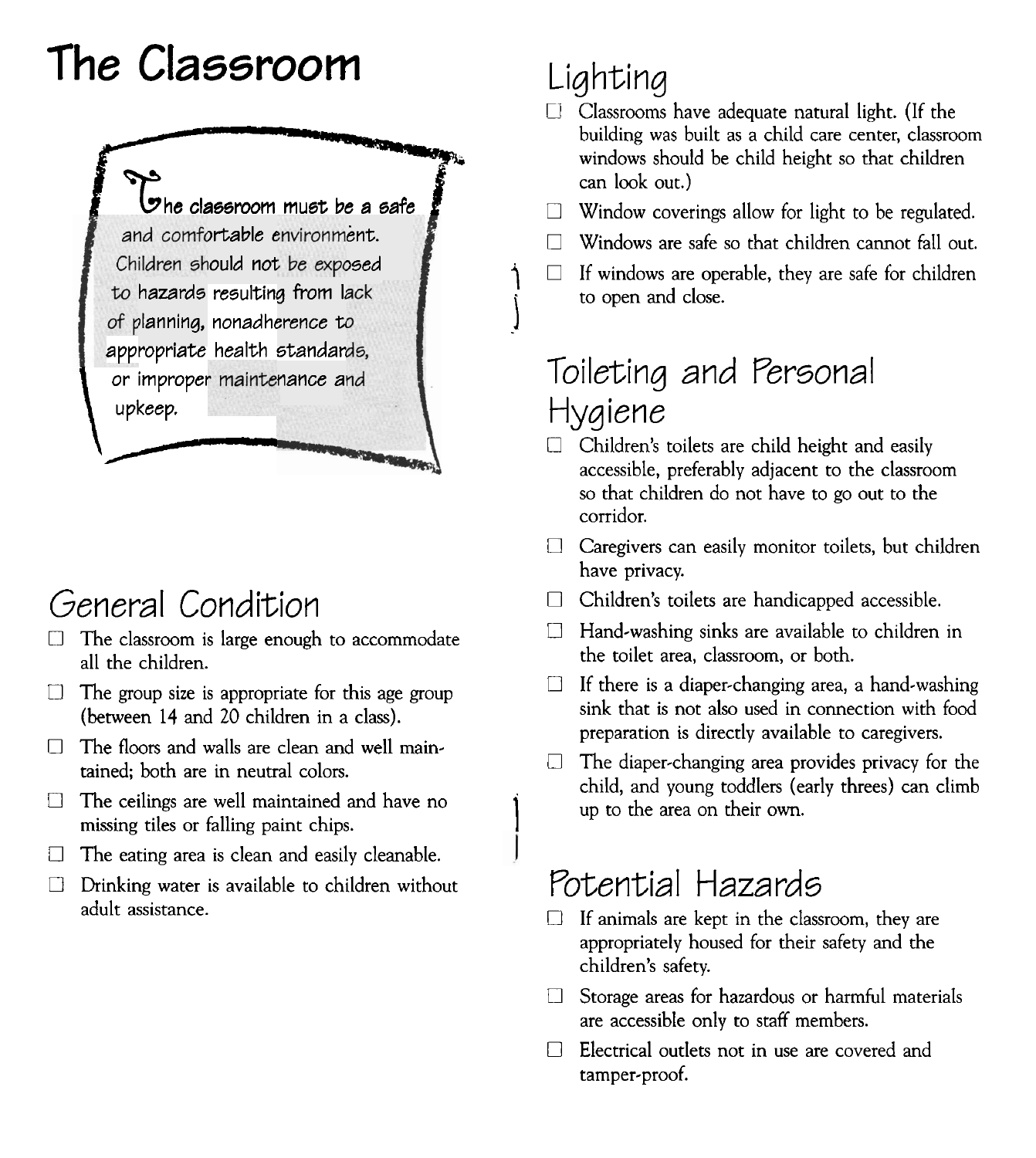# The Program



### Children's Individual Needs

- Each child has his or her own place to keep personal belongings, such as a coat, boots, a blanket, extra clothes, a cuddly animal, and items to be taken home.
- $\Box$  Each child can personalize the place for his or her belongings.
- An area is provided where a child can be alone  $\Box$ or quiet for a while; the area allows the child to observe what others are doing without having to participate, and it allows the caregivers to observe the child.
- Children can lie down and rest or take a nap; n each child has his or her own mat or cot appropriate for the child's age.

## Activities

- An adequate amount of developmentally and ageappropriate materials and toys are available for all children.
- m The classroom offers children a variety of things to do, such as art and creative activities, construction activities, quiet activities, dramatic-play activities, manipulative activities (puzzles), observational and care activities (plants, animals), large-muscle activities, and group activities (singing, dancing, storytelling).
- Children can independently choose to work with  $\mathbb{E} \mathbb{E}$ open-ended, flexible materials, such as paint, clay, crayons, and paper.
- Children have opportunities to use materials with U. different textures, such as water, sand, clay, fingerpaint, and dough.
- Children's books in the classroom are attractively displayed, easily accessible, and represent a diversity of people and topics.
- Activity areas are distinguished from each other so that children can tell where a specific activity is to be done; for example, a child can tell you, "Here's where we build blocks, here's where we paint and do clay, here's where we play house, here's where we play with sand. . . ."
- Each activity area has space for two to five children, adequate materials, a surface to use the materials, such as a table or floor, and storage.
- Storage areas are organized so that children can Ð. pick out things they want to play with and put them away when they're finished.
- Various areas and items are identified at children's Г. eye level using words and symbols; for example, a shelf is labeled "trucks" and the toilet area is labeled "bathroom."
- Activity areas are logically located; for example, the water table is near a source of water and on a floor surface that is easily cleanable, and the reading area is not near the block area or dramatic play area.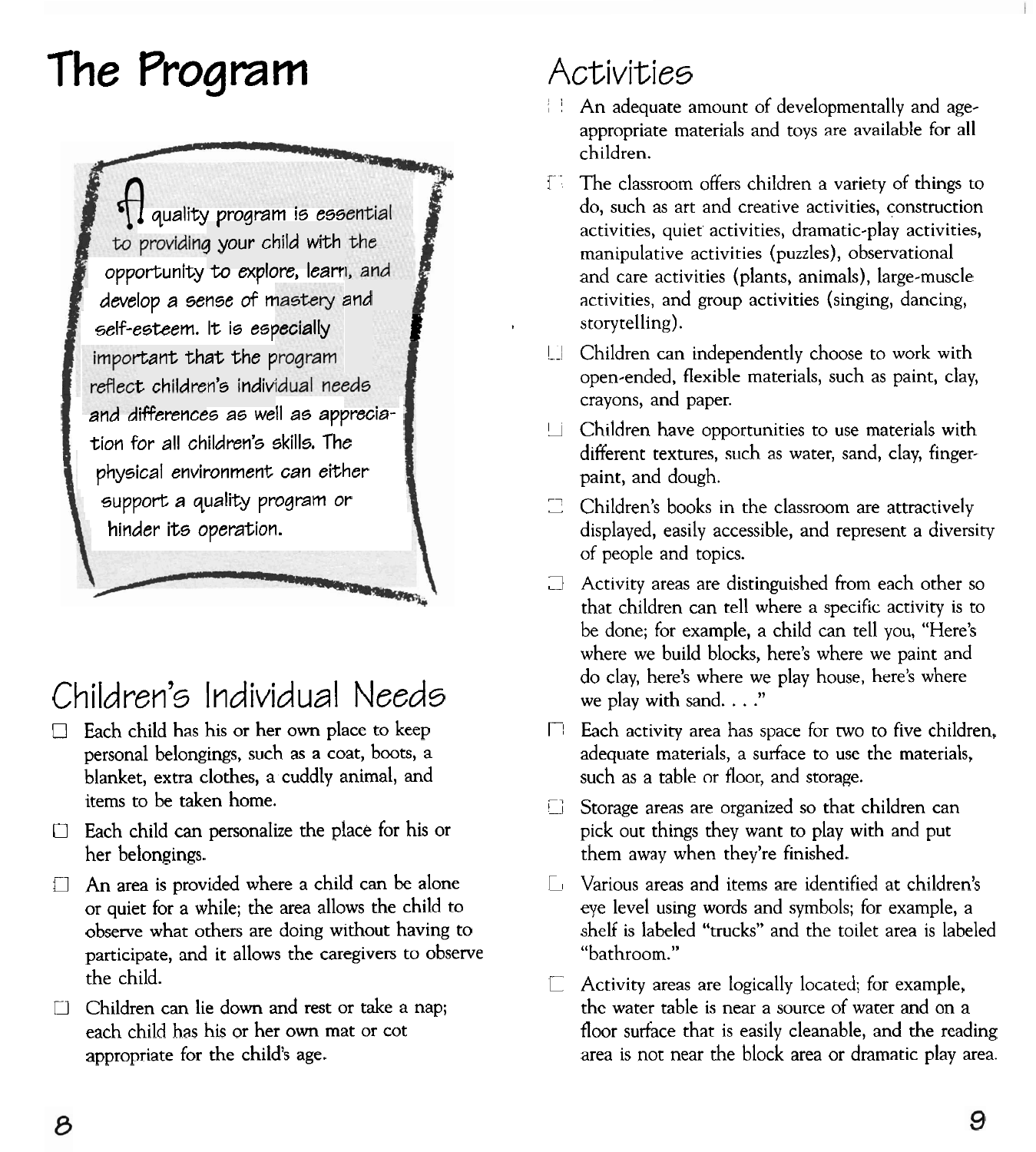## Classroom Decorations

- Children can easily identify the door or entry to their classroom.
- $\Box$  Children's work is displayed on walls and other places in the classroom at children's eye level; the displays change periodically.
- Children's work is done by the children and reflects the diversity of abilities and skills. (If all the shapes are cut out perfectly, chances are the children did not do the cutting; displayed artwork may range from scribbles to well-drawn pictures.)
- Standardized or purchased decorations are balanced with children's work and teachergenerated work.
- Displays are sometimes personalized, featuring, for example, pictures of children's pets or families. (Children's full names with phone numbers and addresses should not be displayed.)

## Physical Variety

- The floor surfaces vary, such as carpeted and noncarpeted or elevated and sunken areas.
- Places to sit vary, such as chairs, floor, and soft furniture.
- C! Some space in the classroom is designated for large-muscle activities, such as play with large balls, balance beam exercises, and bowling.

# **The Outdoor** ...  $E$ nvironment

The outdoor environment .. - **~-1** - **snoula we an rnwgral pan** or **a**  center's program. Almost any - **acclvlty that takes place Indoors**  an be done outdoors, such as **cts and crafts, <sup>L</sup>** : **play,**  construction, and group activities. The outdoors, however, also provides a unique opportunity **i**ring and large-mi activities. activities.

### Safety and General Condition

- $\Box$  A safe, outdoor play space is nearby; preferably children do not have to cross a street or road.
- I3 The outdoor play space has both shady areas and areas that receive sun.
- $\Box$  A fence or enclosure around the play space protects children from cars and intruders and the area from vandalism.
- $\Box$  The play space is large enough to accommodate all the children.
- $\Box$ The ground surface is free from broken glass, animal droppings, and other hazardous or inappropriate materials.
- The play space has a secure storage area for play equipment.

>,

**I.**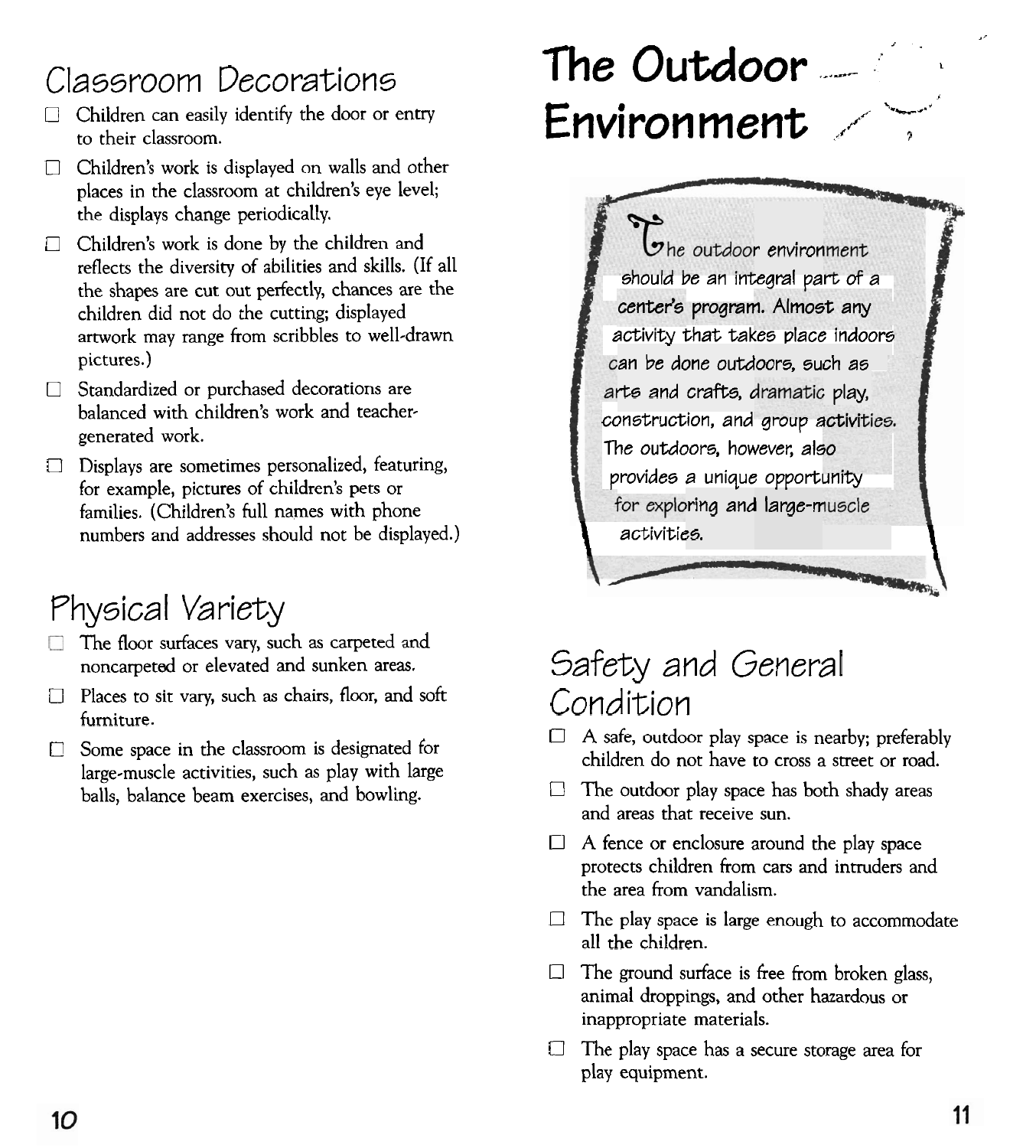## Active Play

- 1 1 The play space has a variety of surfaces, such as grass, sand, and hard surface.
- $\Box$  The play equipment is safe, age-appropriate, and well maintained.
- The play space offers children a variety of things ÷, to do, such as pretend play, sensory play (water, sand, dirt), and play involving large-motor skills (slides, wagons, climbing structures, swings, tricycles).
- I The play space has areas for active play and quiet play.
- The play space has an area for outdoor gardening.
- $\Box$  The play space has an outdoor water source.<br> $\Box$  The play space permits handicapped childrer
- The play space permits handicapped children to participate in outdoor activities.



# Other **Resources**

This brochure does not address all the things you . should look for in a child care center. The appropriateness of the center for your child also will depend on the caregivers and the program. To assist you in your search, other resources may be helpful:

- Your local day care or child care council
- Your local county extension office or health  $\bullet$ department
- Your state Department of Social Services (in New York, 1-800-345-KIDS)
- The book Daycare by Alison Clarke-Stewart, Harvard University Press ( 1993)